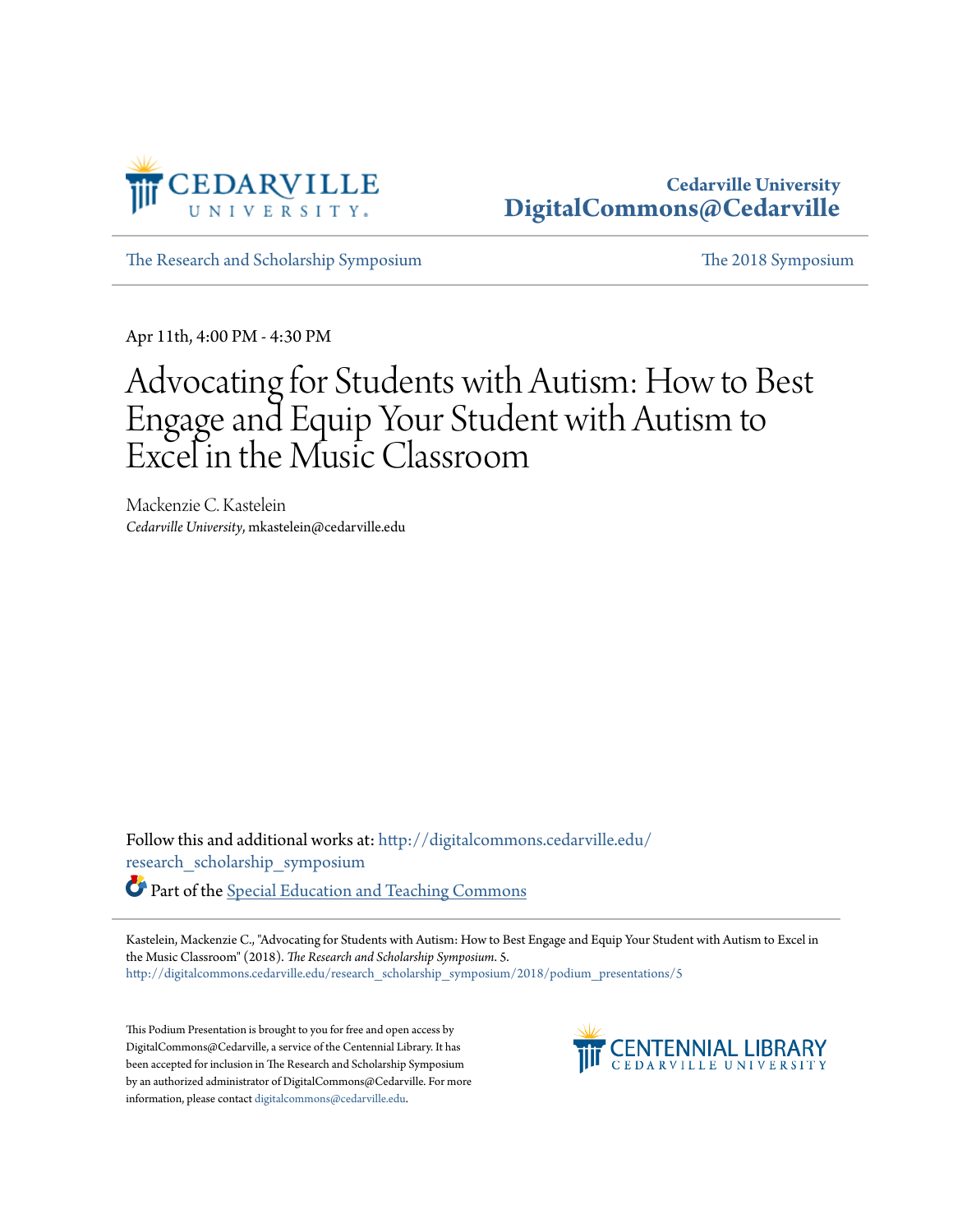# **Advocacy for Students with Autism**

#### $\bullet\bullet\bullet$

**How to Best Engage and Equip Your Student with Autism to Excel in the Music Classroom By: Mackenzie Kastelein**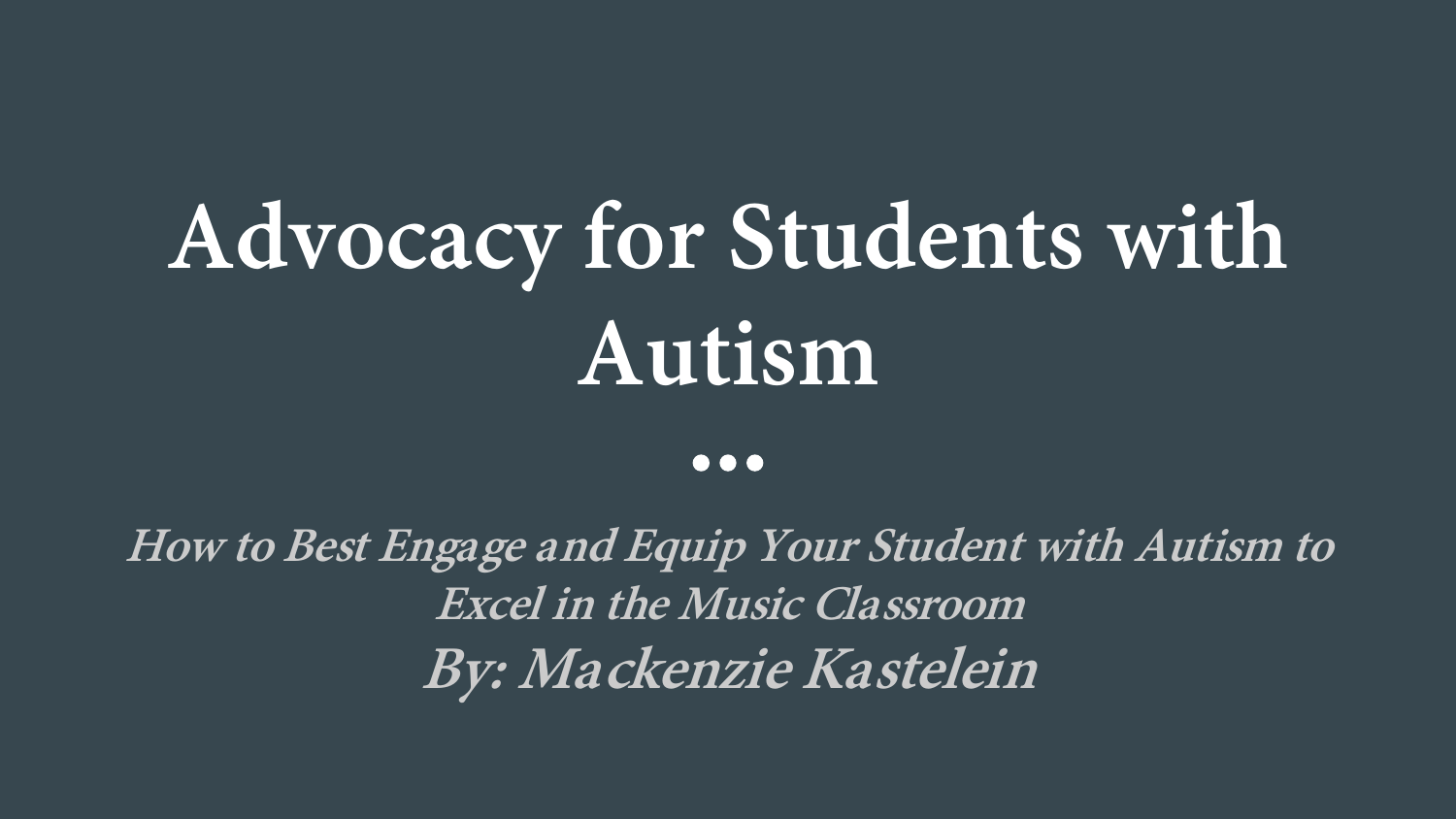# Premise of Research:

Compare what is occurring in music classrooms today with research on how to provide the optimal educational experience for students with autism.

Provide insight for music educators on how to best engage students with autism to excel in and outside of the music classroom.

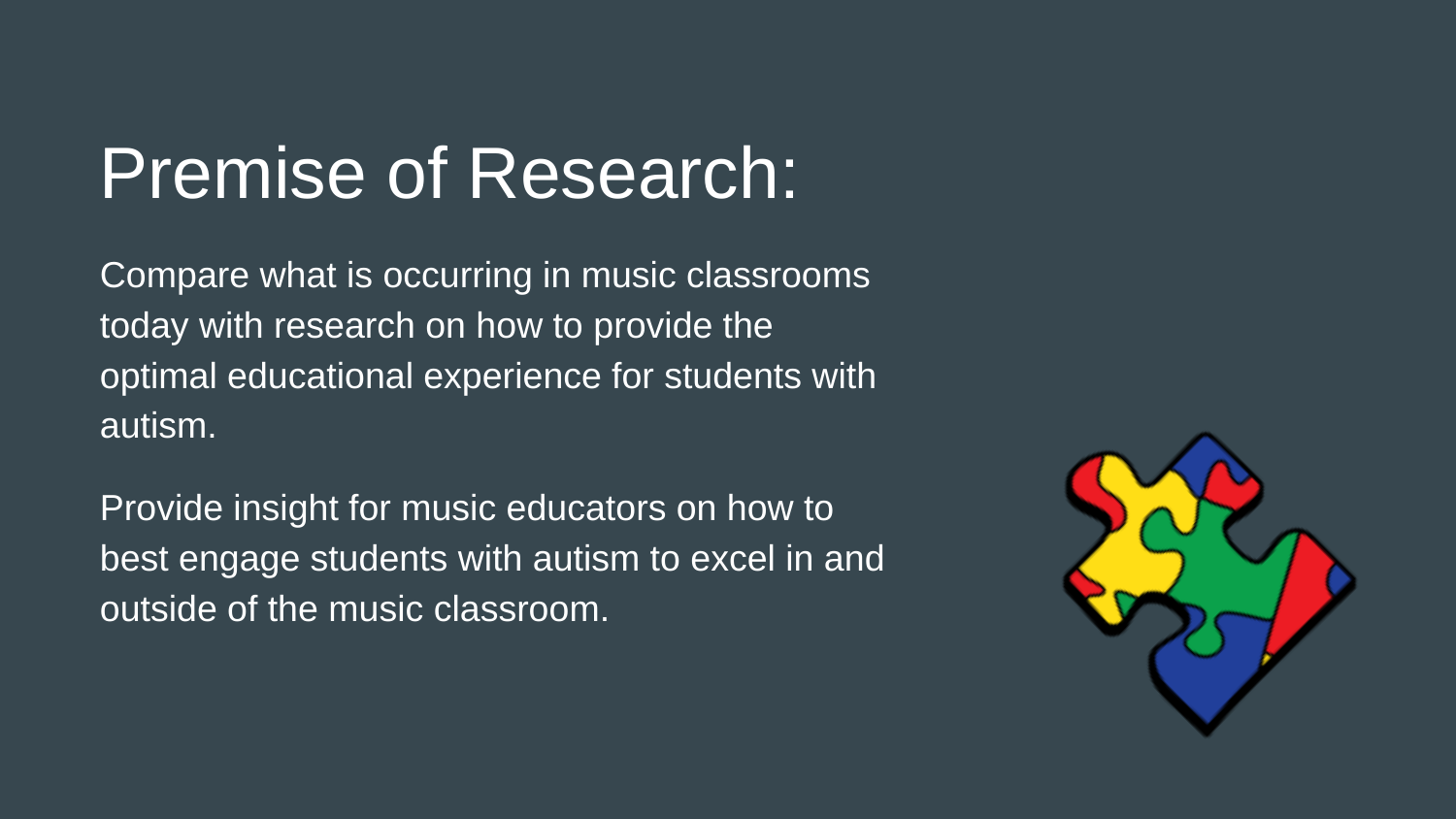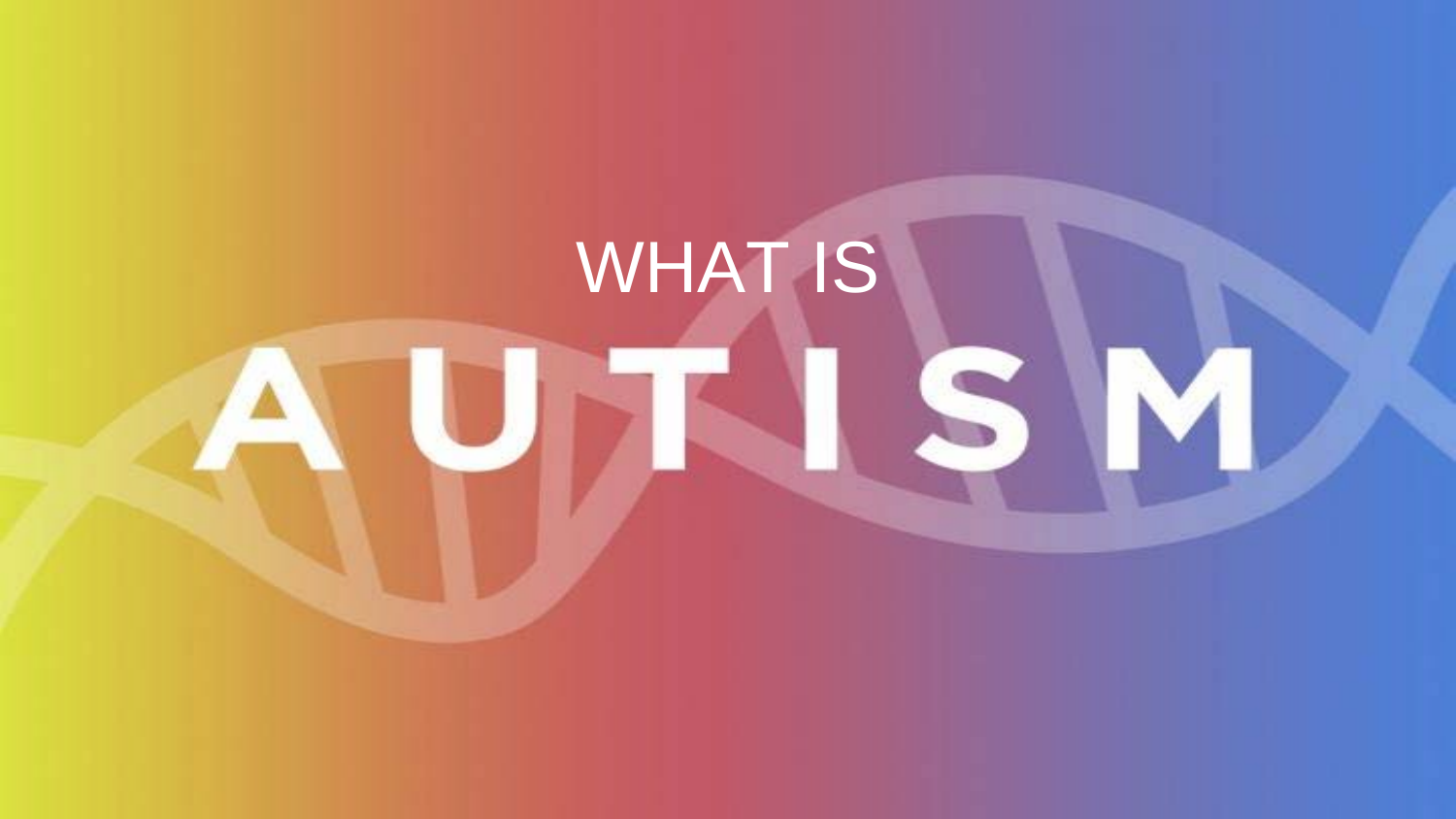

### **DSM-5 Definition**

- $\rightarrow$  Persistent deficits in social communication and social interactions across multiple contexts
- ➔ Restricted, repetitive patterns of behavior, interests, or activities
- ➔ Symptoms must be present in the early developmental period
- ➔ Symptoms cause clinically significant impairment in social, occupational, or other important areas of current functioning
- $\rightarrow$  Disturbances are not better explained by intellectual disability or global developmental delay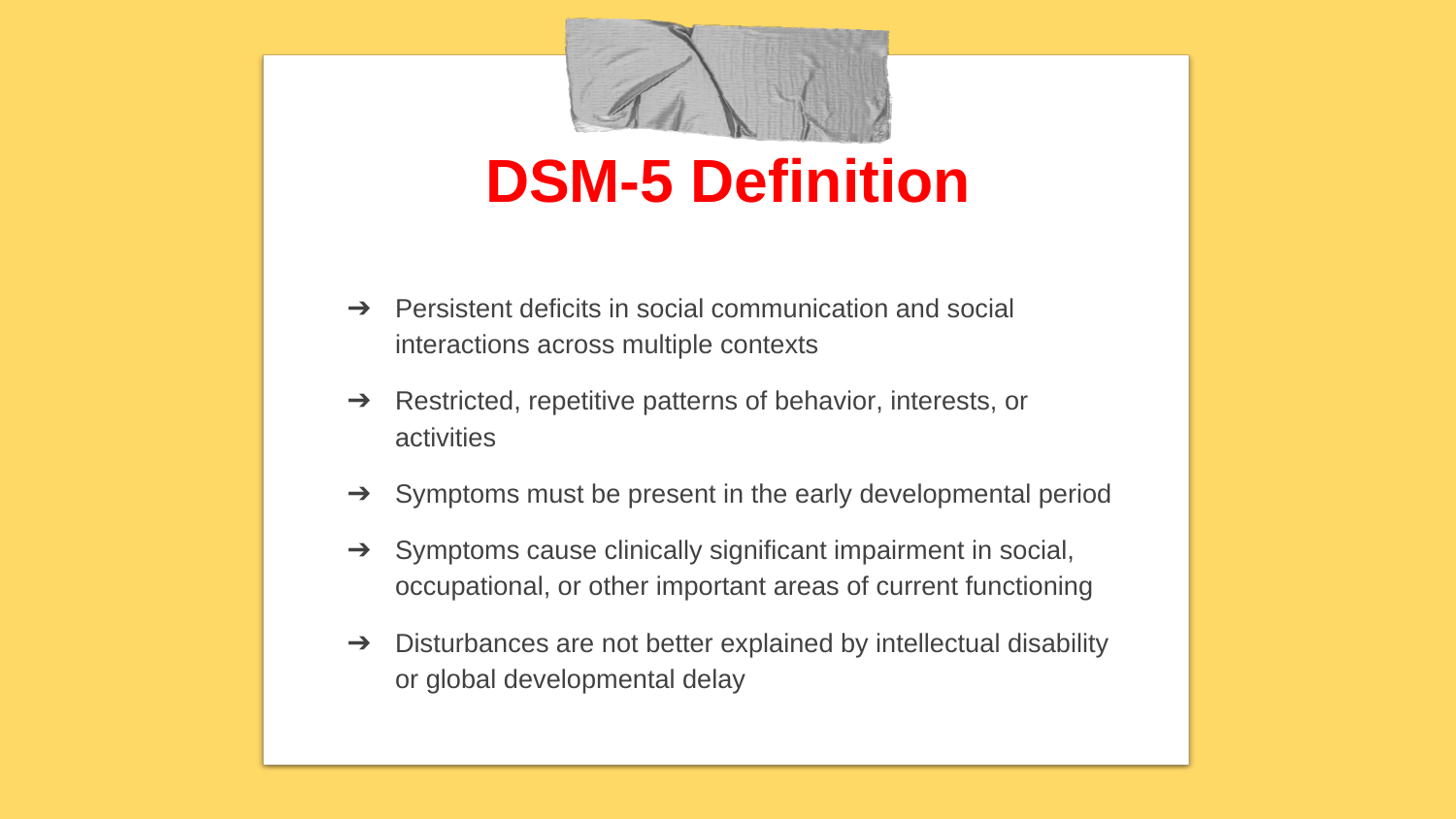**Children on the autism spectrum often range widely in their cognitive functioning, but socialization and communication issues tend to be the underlying motivators for behavioral issues.**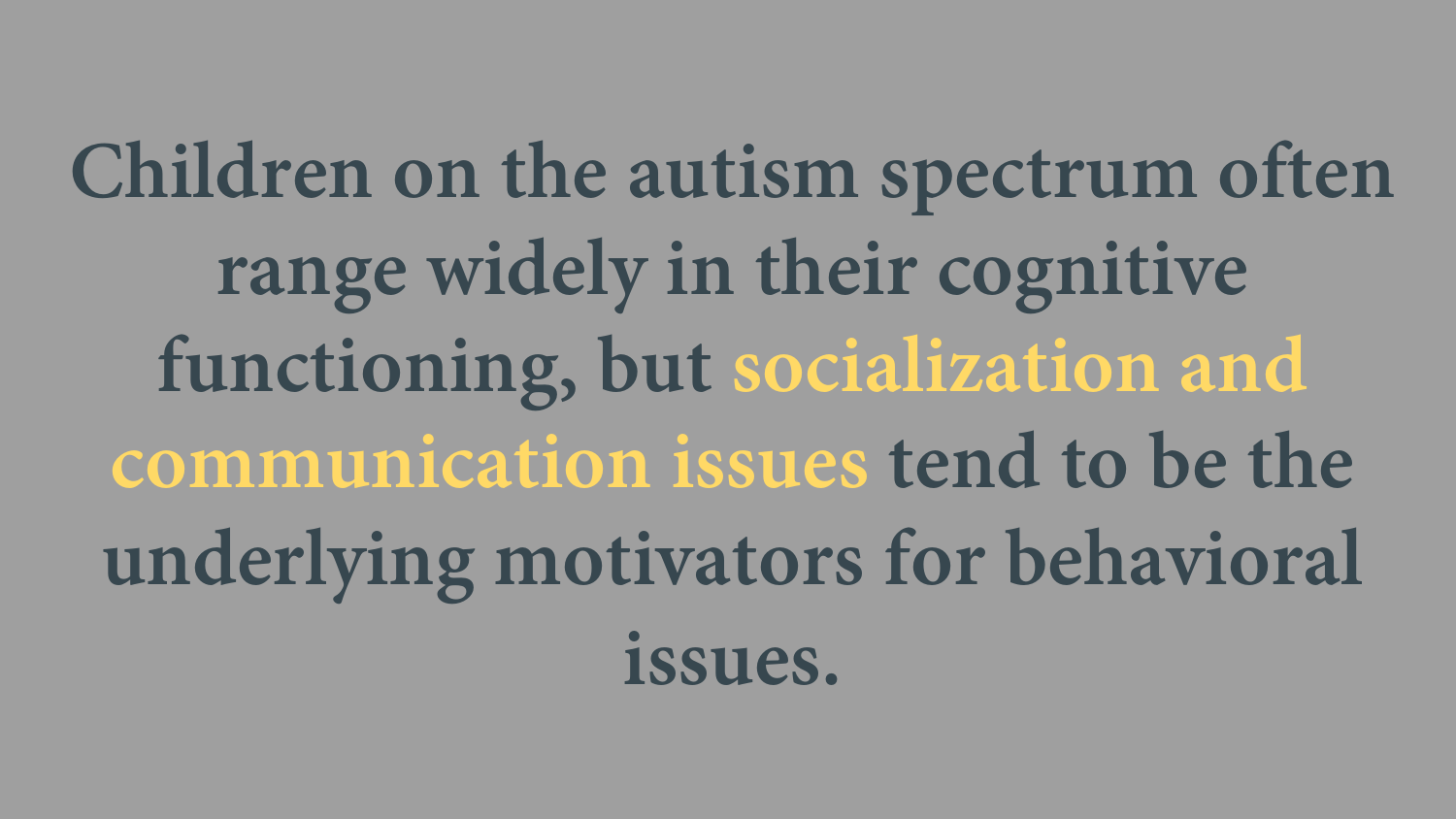# **Clarifying Communication**

Types of Communication:

#### Verbal

- Receptive Communication
- Expressive Communication
- Non-Verbal
	- **Urge to Socialize**
	- **Ability to Socialize**

#### *Remember-*

Verbal communication is NOT always an issue for people with autism. Non-verbal communication is an area of impairment for all people with autism.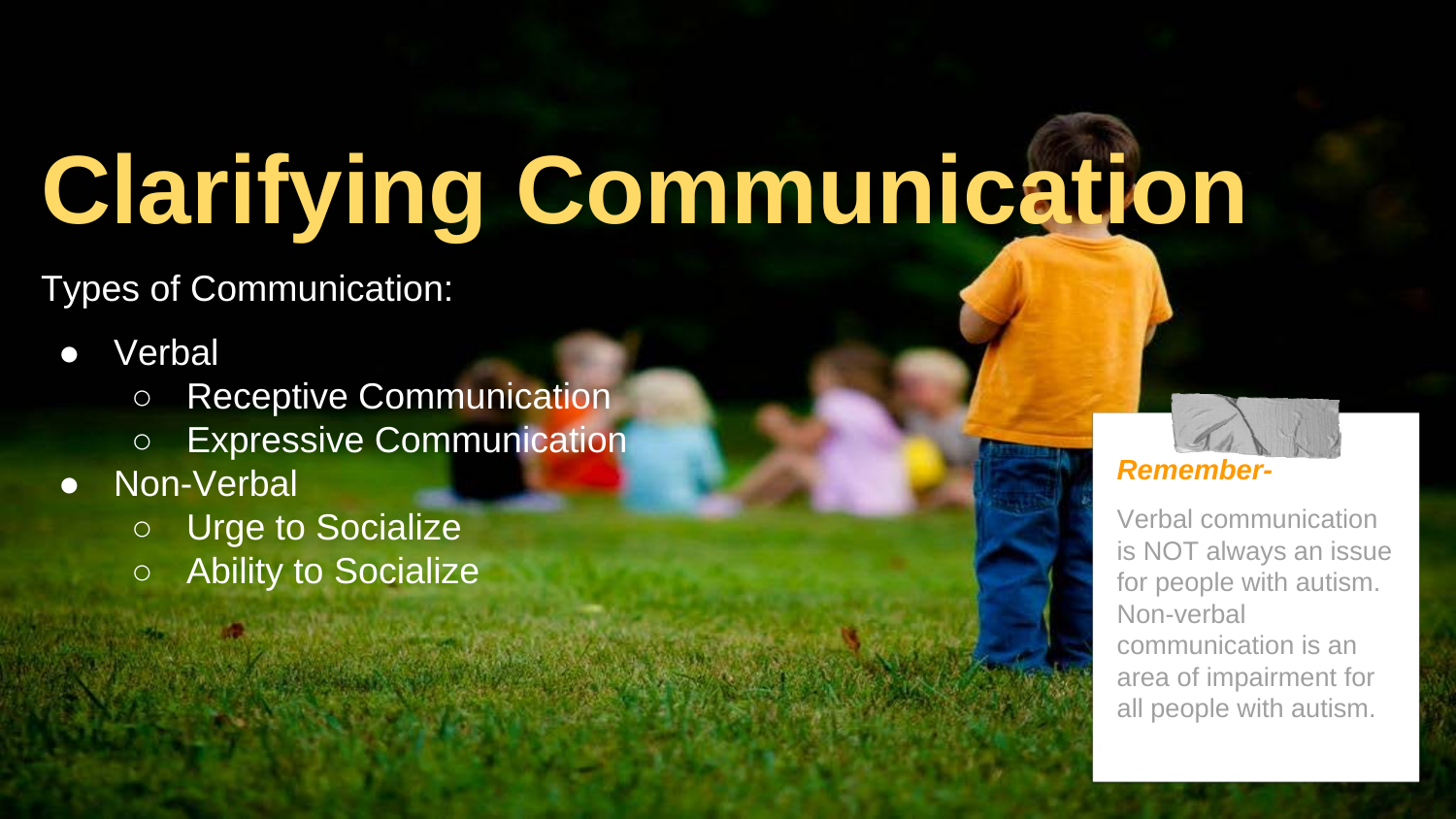### What is…

## THE ABILITY TO SOCIALIZE?

- **pragmatic language**
- **knowledge of "unwritten rules"**
- **understanding importance**
- **symbolic play skills**
- **ability to achieve "joint attention"**
- **Non-verbal transmission of language**

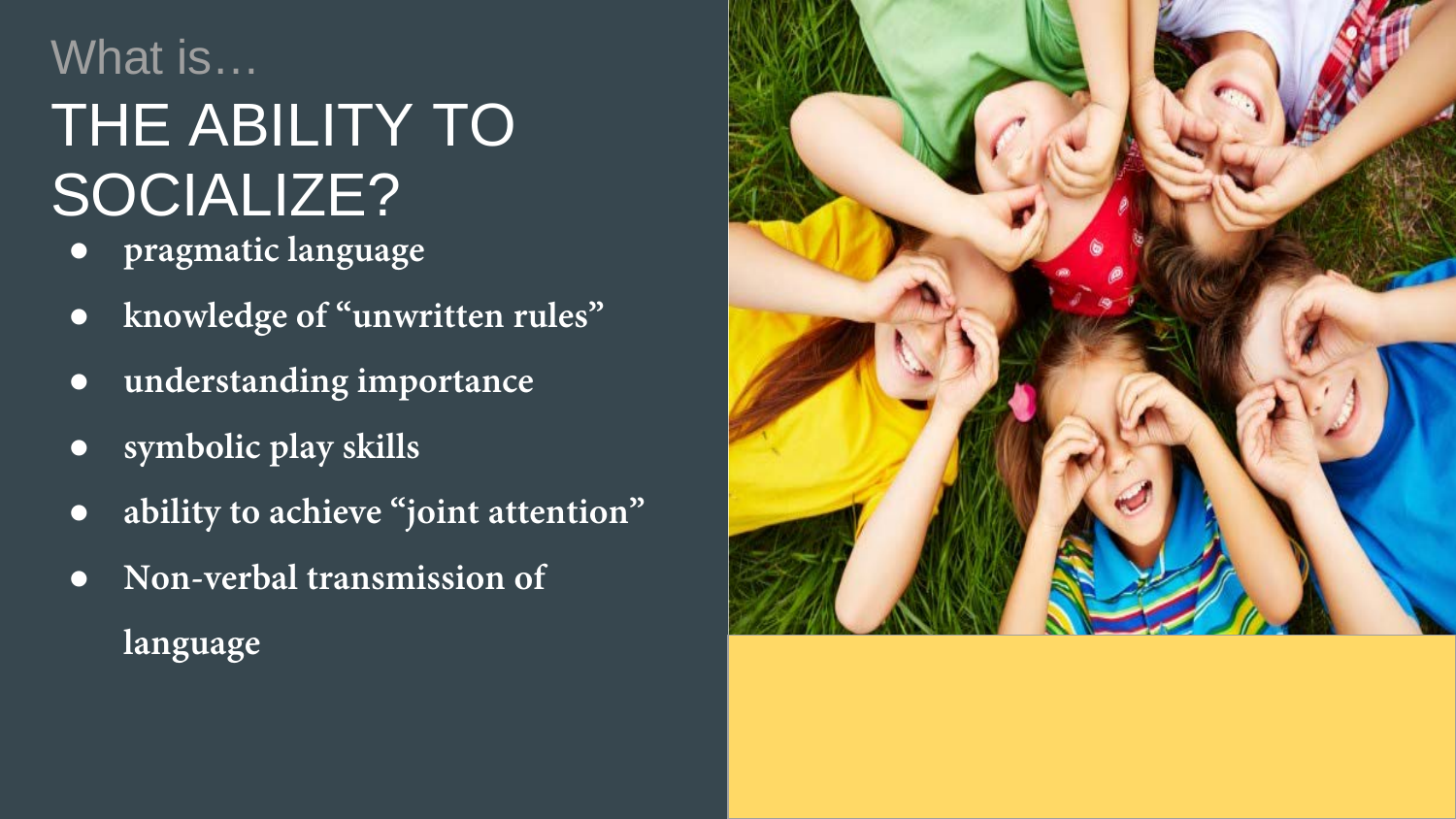# **Difficulty with socialization and communication causes a "failure to understand," resulting in behavioral issues.**

i..e - anxiousness, insistence on sameness, distress over minor environmental changes, concrete and literal interpretation of situations, inattentiveness, rude behavior, tendency to "hang back" from peers, socially unwelcome attitude, and a greater interest in objects rather than people.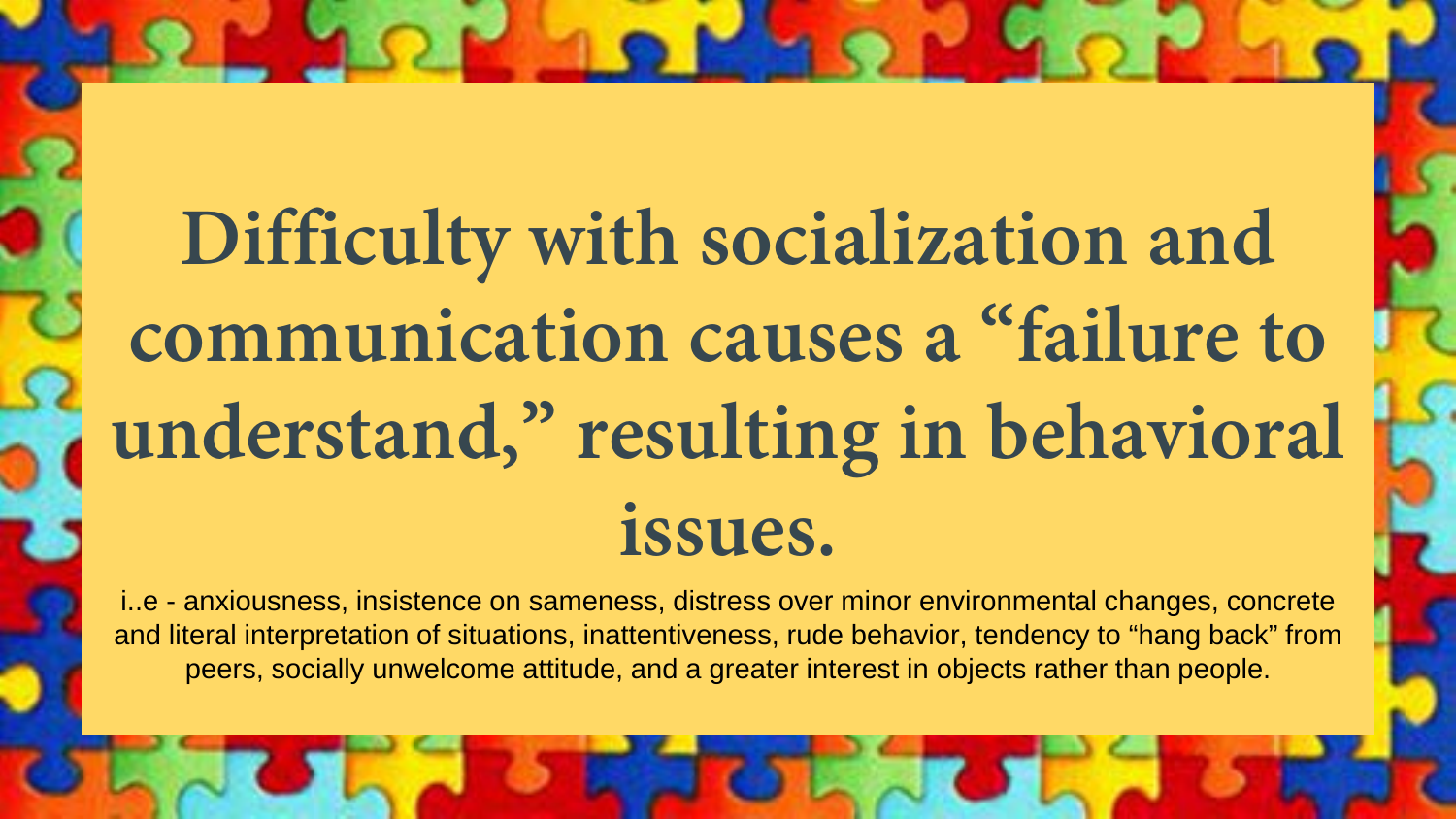

### **Legal Information**

Terms to know:

- 1. LRE (Least Restrictive Environment)
- 2. IEP (Individualized Education Program)
- 3. 504 Plan
- 4. IDEA (The Individuals with Disabilities Education Act)
- 5. FAPE (Free Appropriate Public Education)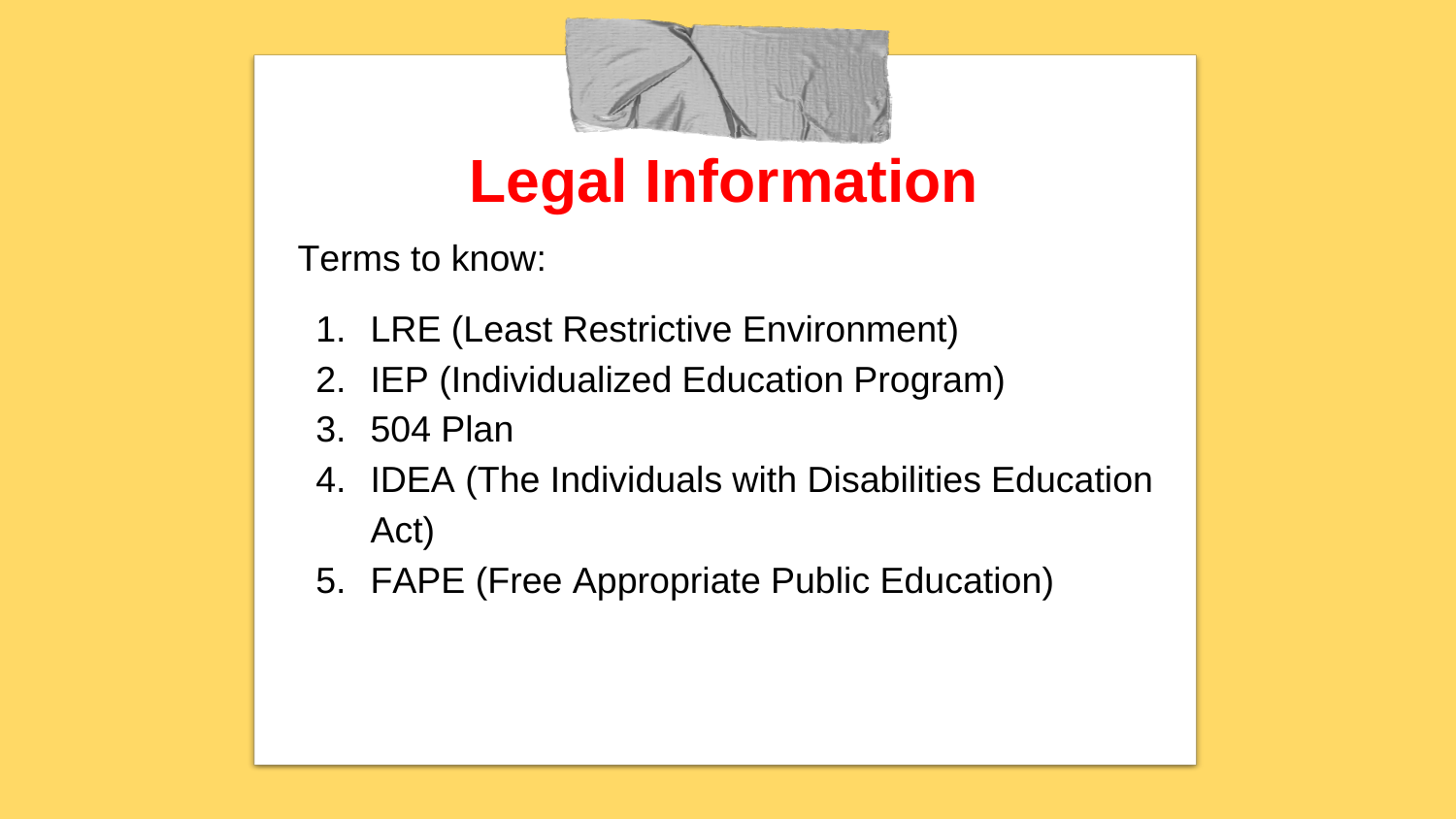# **Tips for how to handle the legal labyrinth:**

- Cultivate open communication with other educators
- LRE does not always mean full inclusion
- Insert yourself into the conversation (be a part of the IEP)

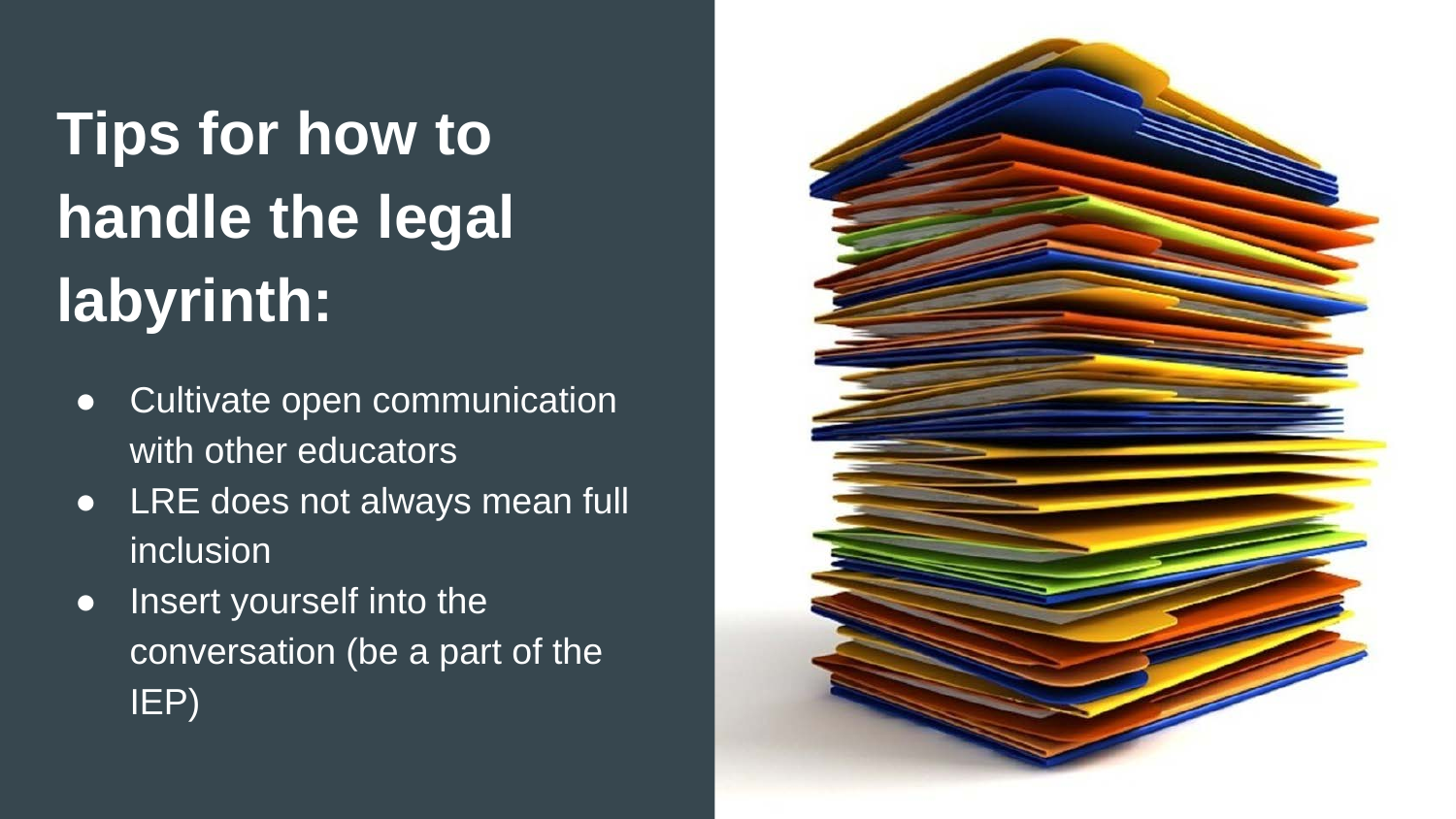"Because autism manifests differently in each individual, when an educator has taught *one*  student with autism, she has learned about only *one* student with autism. The educator may then proceed to learn about a second student with autism and find that each student enters the music classroom with a wide array of needs."

-Alice Hammel and Ryan Hourigan